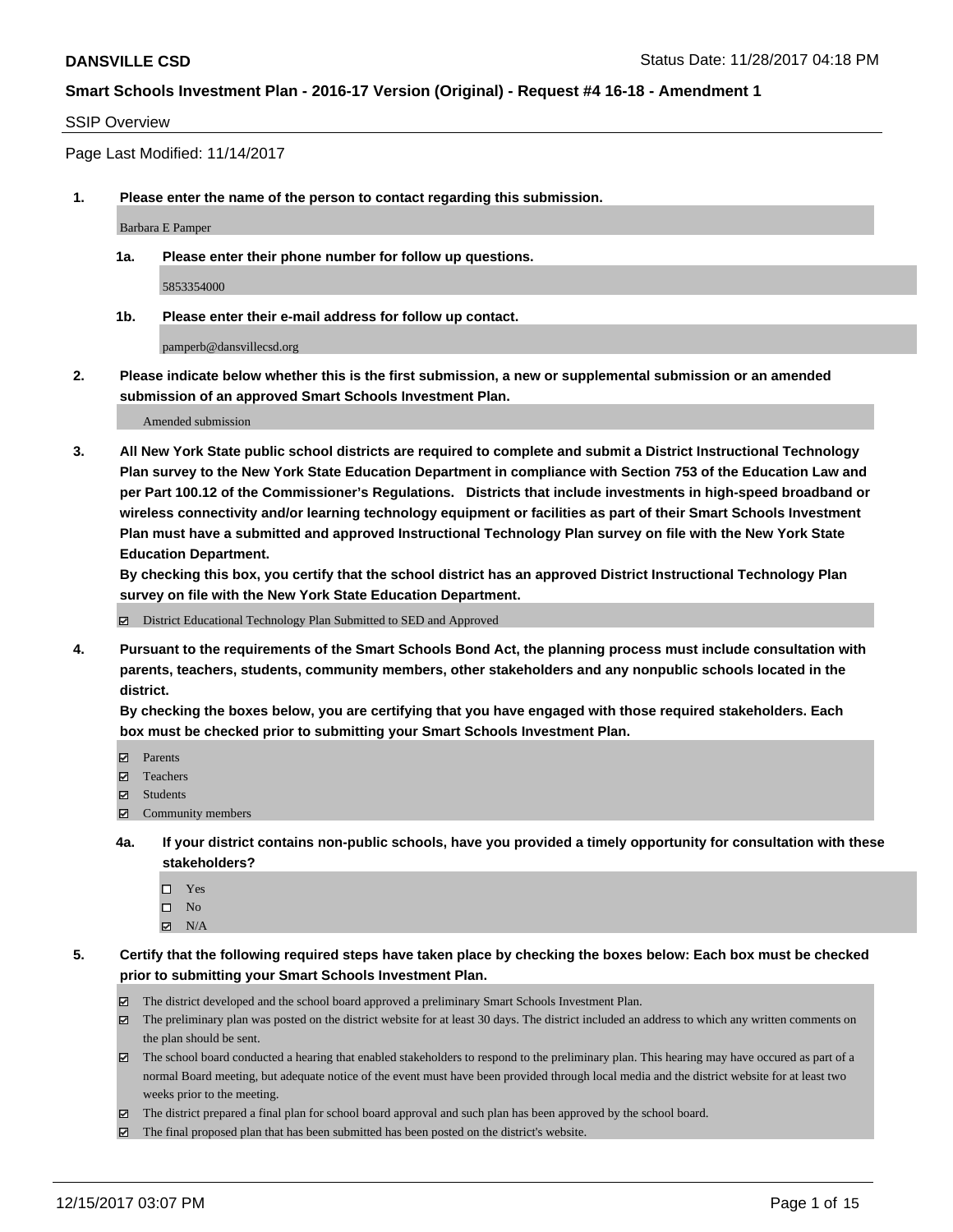#### SSIP Overview

Page Last Modified: 11/14/2017

**5a. Please upload the proposed Smart Schools Investment Plan (SSIP) that was posted on the district's website, along with any supporting materials. Note that this should be different than your recently submitted Educational Technology Survey. The Final SSIP, as approved by the School Board, should also be posted on the website and remain there during the course of the projects contained therein.**

DansvilleCSDSMARTSchoolsInvestmentPlan.pdf

**5b. Enter the webpage address where the final Smart Schools Investment Plan is posted. The Plan should remain posted for the life of the included projects.**

284 Main Street

**6. Please enter an estimate of the total number of students and staff that will benefit from this Smart Schools Investment Plan based on the cumulative projects submitted to date.**

1,787

**7. An LEA/School District may partner with one or more other LEA/School Districts to form a consortium to pool Smart Schools Bond Act funds for a project that meets all other Smart School Bond Act requirements. Each school district participating in the consortium will need to file an approved Smart Schools Investment Plan for the project and submit a signed Memorandum of Understanding that sets forth the details of the consortium including the roles of each respective district.**

 $\Box$  The district plans to participate in a consortium to partner with other school district(s) to implement a Smart Schools project.

**8. Please enter the name and 6-digit SED Code for each LEA/School District participating in the Consortium.**

| <b>Partner LEA/District</b> | <b>ISED BEDS Code</b> |
|-----------------------------|-----------------------|
| (No Response)               | (No Response)         |

**9. Please upload a signed Memorandum of Understanding with all of the participating Consortium partners.**

(No Response)

**10. Your district's Smart Schools Bond Act Allocation is:**

\$1,803,760

**11. Enter the budget sub-allocations by category that you are submitting for approval at this time. If you are not budgeting SSBA funds for a category, please enter 0 (zero.) If the value entered is \$0, you will not be required to complete that survey question.**

|                                              | Sub-<br>Allocations |
|----------------------------------------------|---------------------|
| <b>School Connectivity</b>                   | $\mathbf 0$         |
| <b>Connectivity Projects for Communities</b> | 0                   |
| Classroom Technology                         | 2,575               |
| Pre-Kindergarten Classrooms                  | 0                   |
| Replace Transportable Classrooms             | 0                   |
| <b>High-Tech Security Features</b>           | $\overline{0}$      |
| Totals:                                      | 2,575               |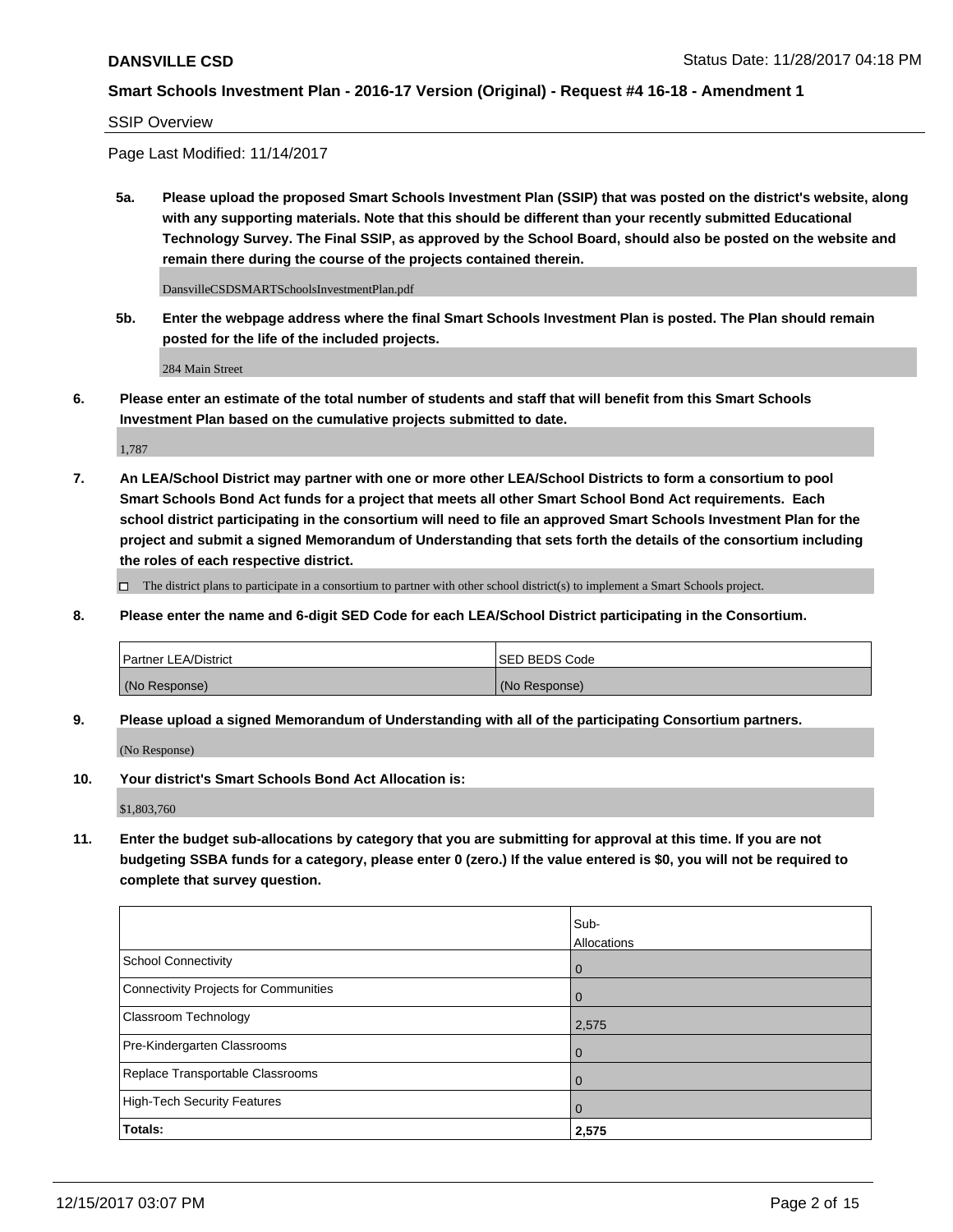#### School Connectivity

Page Last Modified: 10/27/2017

- **1. In order for students and faculty to receive the maximum benefit from the technology made available under the Smart Schools Bond Act, their school buildings must possess sufficient connectivity infrastructure to ensure that devices can be used during the school day. Smart Schools Investment Plans must demonstrate that:**
	- **sufficient infrastructure that meets the Federal Communications Commission's 100 Mbps per 1,000 students standard currently exists in the buildings where new devices will be deployed, or**
	- **is a planned use of a portion of Smart Schools Bond Act funds, or**
	- **is under development through another funding source.**

**Smart Schools Bond Act funds used for technology infrastructure or classroom technology investments must increase the number of school buildings that meet or exceed the minimum speed standard of 100 Mbps per 1,000 students and staff within 12 months. This standard may be met on either a contracted 24/7 firm service or a "burstable" capability. If the standard is met under the burstable criteria, it must be:**

**1. Specifically codified in a service contract with a provider, and**

**2. Guaranteed to be available to all students and devices as needed, particularly during periods of high demand, such as computer-based testing (CBT) periods.**

**Please describe how your district already meets or is planning to meet this standard within 12 months of plan submission.**

(No Response)

**1a. If a district believes that it will be impossible to meet this standard within 12 months, it may apply for a waiver of this requirement, as described on the Smart Schools website. The waiver must be filed and approved by SED prior to submitting this survey.**

**2. Connectivity Speed Calculator (Required)**

|                         | l Number of<br>Students | Multiply by<br>100 Kbps | Divide by 1000 Current Speed<br>to Convert to<br>Required<br>Speed in Mb | lin Mb           | Expected<br>Speed to be<br>Attained Within Required<br>12 Months | <b>Expected Date</b><br>When<br>Speed Will be<br>Met |
|-------------------------|-------------------------|-------------------------|--------------------------------------------------------------------------|------------------|------------------------------------------------------------------|------------------------------------------------------|
| <b>Calculated Speed</b> | (No<br>Response)        | (No Response)           | (No<br>Response)                                                         | (No<br>Response) | (No<br>Response)                                                 | (No<br>Response)                                     |

**3. Describe how you intend to use Smart Schools Bond Act funds for high-speed broadband and/or wireless connectivity projects in school buildings.**

(No Response)

**4. Describe the linkage between the district's District Instructional Technology Plan and the proposed projects. (There should be a link between your response to this question and your response to Question 1 in Part E. Curriculum and Instruction "What are the district's plans to use digital connectivity and technology to improve teaching and learning?)**

(No Response)

 $\Box$  By checking this box, you are certifying that the school district has an approved waiver of this requirement on file with the New York State Education Department.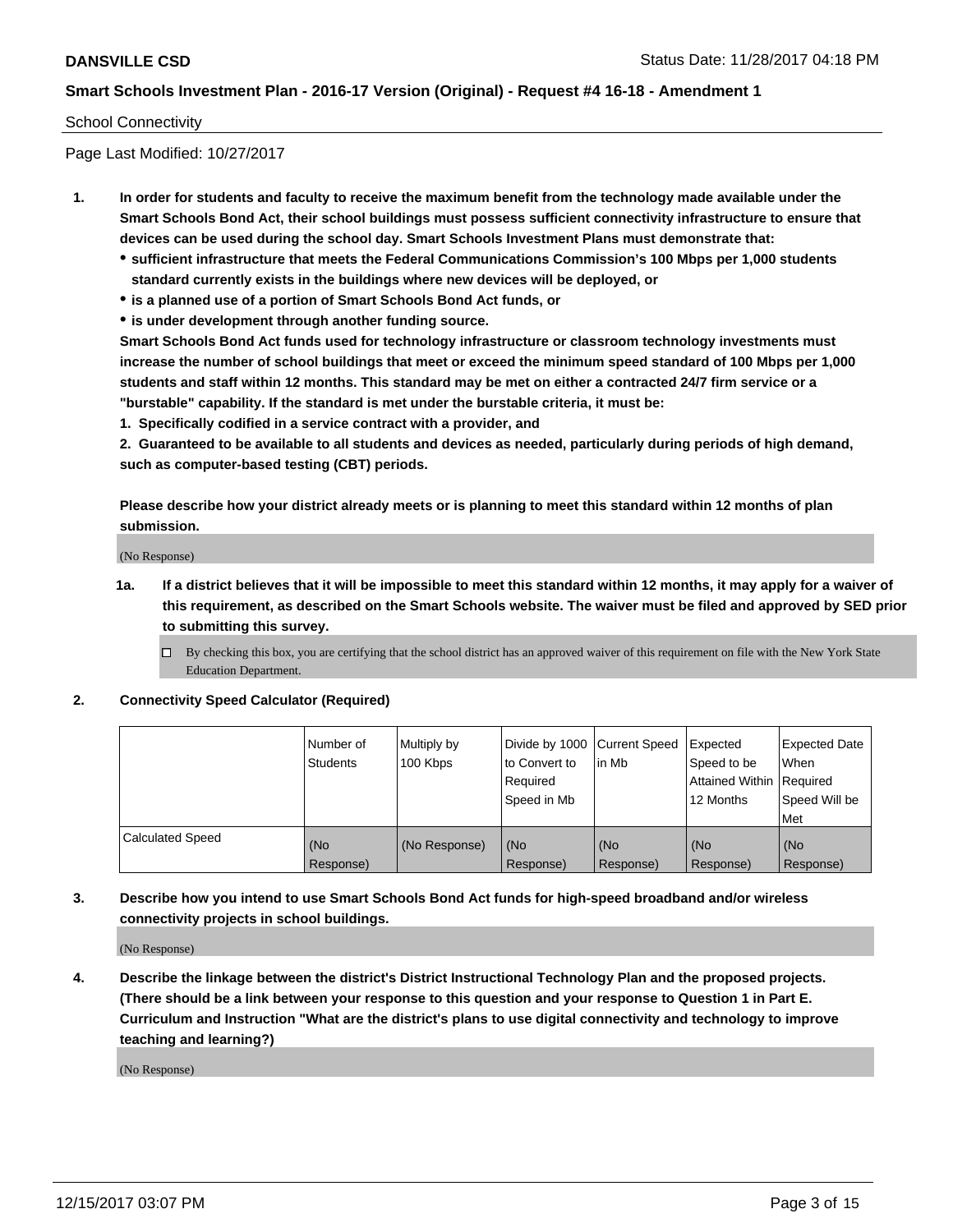#### School Connectivity

Page Last Modified: 10/27/2017

**5. If the district wishes to have students and staff access the Internet from wireless devices within the school building, or in close proximity to it, it must first ensure that it has a robust Wi-Fi network in place that has sufficient bandwidth to meet user demand.**

**Please describe how you have quantified this demand and how you plan to meet this demand.**

(No Response)

**6. As indicated on Page 5 of the guidance, the Office of Facilities Planning will have to conduct a preliminary review of all capital projects, including connectivity projects.**

**Please indicate on a separate row each project number given to you by the Office of Facilities Planning.**

| Project Number |  |
|----------------|--|
|                |  |
| (No Response)  |  |

**7. Certain high-tech security and connectivity infrastructure projects may be eligible for an expedited review process as determined by the Office of Facilities Planning.**

**Was your project deemed eligible for streamlined review?**

(No Response)

**8. Include the name and license number of the architect or engineer of record.**

| Name          | License Number |
|---------------|----------------|
| (No Response) | (No Response)  |

**9. If you are submitting an allocation for School Connectivity complete this table.**

**Note that the calculated Total at the bottom of the table must equal the Total allocation for this category that you entered in the SSIP Overview overall budget.** 

|                                            | Sub-          |
|--------------------------------------------|---------------|
|                                            | Allocation    |
| Network/Access Costs                       | (No Response) |
| <b>Outside Plant Costs</b>                 | (No Response) |
| School Internal Connections and Components | (No Response) |
| <b>Professional Services</b>               | (No Response) |
| Testing                                    | (No Response) |
| <b>Other Upfront Costs</b>                 | (No Response) |
| <b>Other Costs</b>                         | (No Response) |
| Totals:                                    | 0             |

**10. Please detail the type, quantity, per unit cost and total cost of the eligible items under each sub-category. This is especially important for any expenditures listed under the "Other" category. All expenditures must be eligible for tax-exempt financing to be reimbursed through the SSBA. Sufficient detail must be provided so that we can verify this is the case. If you have any questions, please contact us directly through smartschools@nysed.gov. NOTE: Wireless Access Points should be included in this category, not under Classroom Educational Technology,**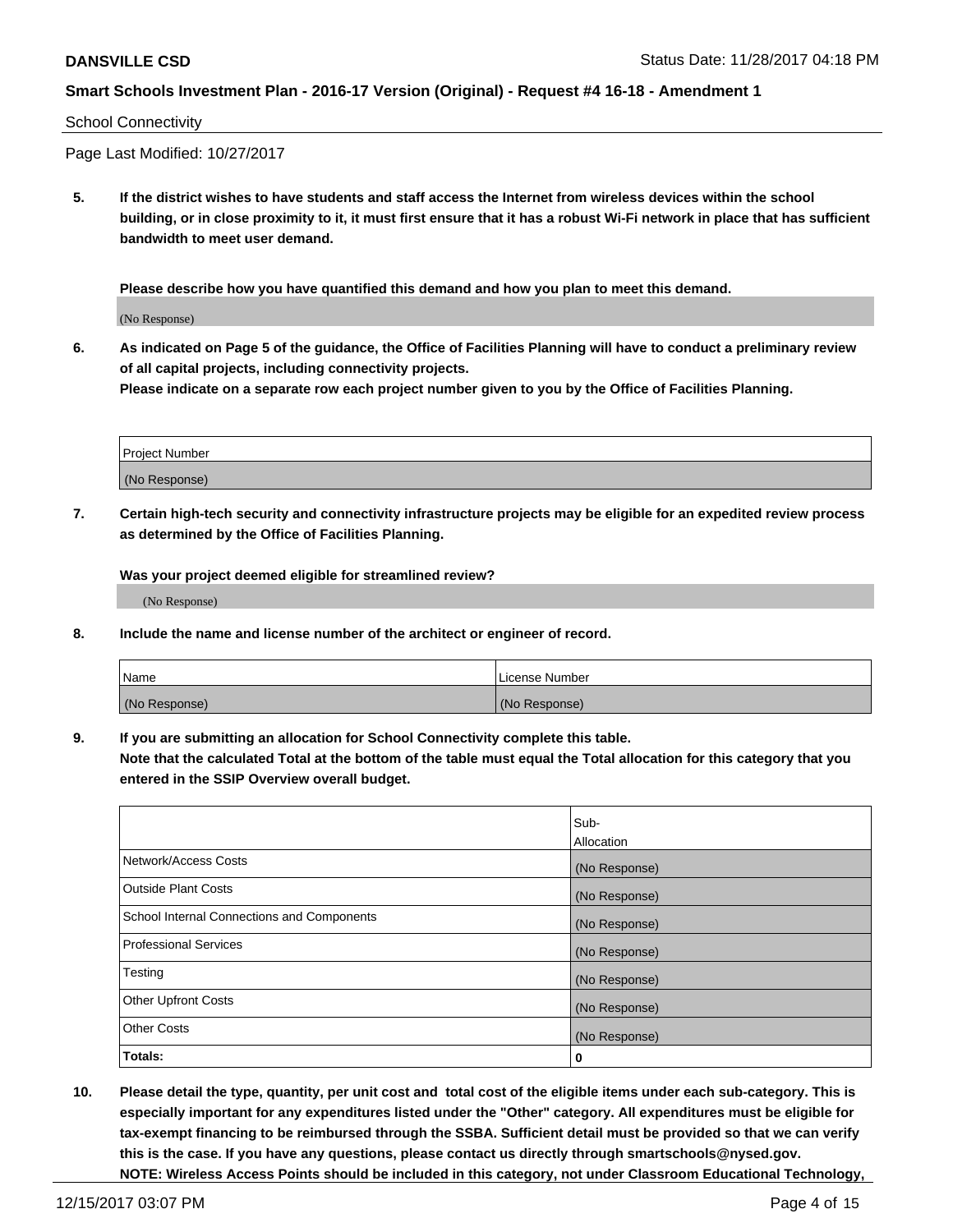School Connectivity

Page Last Modified: 10/27/2017

# **except those that will be loaned/purchased for nonpublic schools. Add rows under each sub-category for additional items, as needed.**

| Select the allowable expenditure | Item to be purchased | Quantity      | Cost per Item | <b>Total Cost</b> |
|----------------------------------|----------------------|---------------|---------------|-------------------|
| type.                            |                      |               |               |                   |
| Repeat to add another item under |                      |               |               |                   |
| each type.                       |                      |               |               |                   |
| (No Response)                    | (No Response)        | (No Response) | (No Response) | (No Response)     |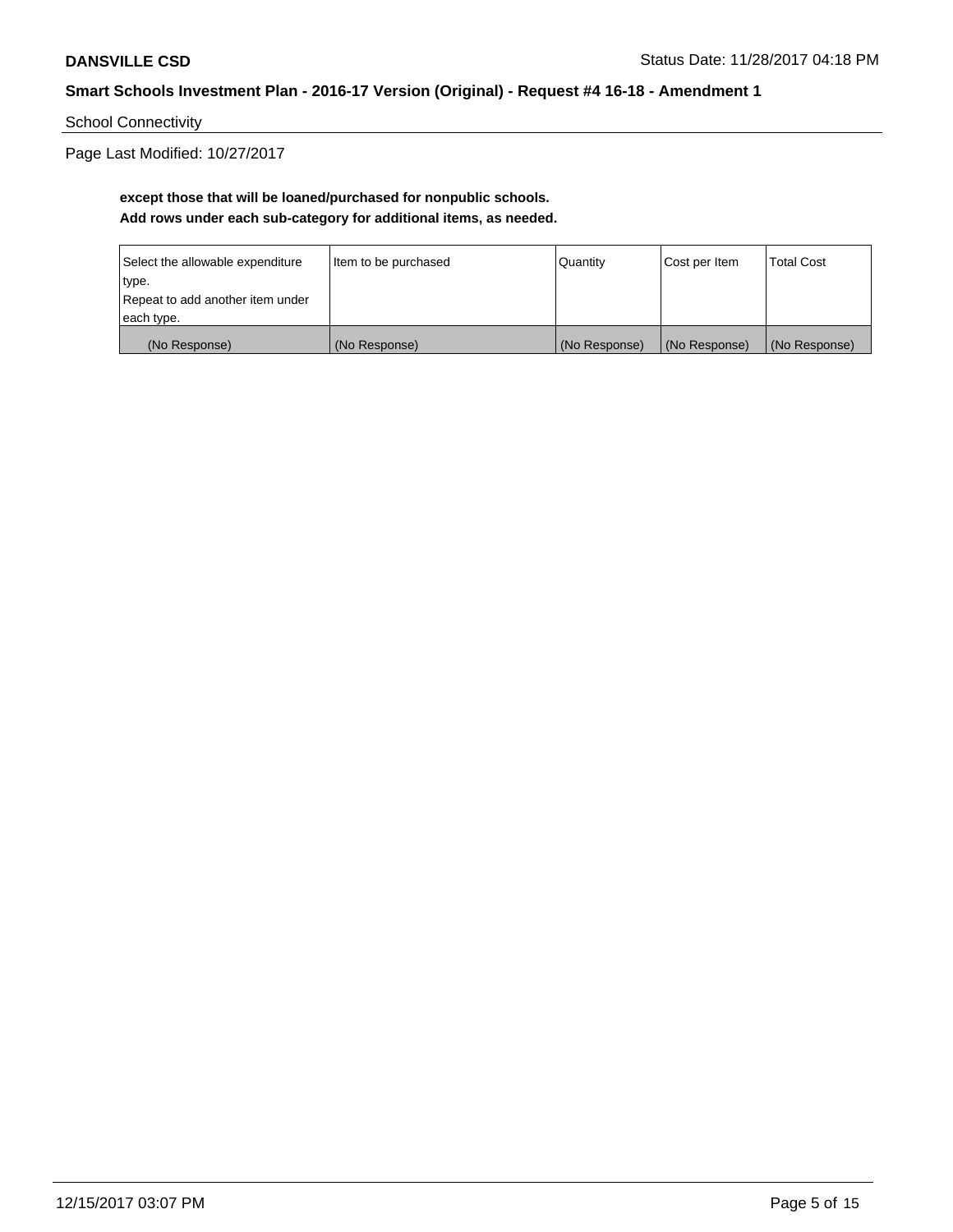Community Connectivity (Broadband and Wireless)

Page Last Modified: 10/27/2017

**1. Describe how you intend to use Smart Schools Bond Act funds for high-speed broadband and/or wireless connectivity projects in the community.**

(No Response)

**2. Please describe how the proposed project(s) will promote student achievement and increase student and/or staff access to the Internet in a manner that enhances student learning and/or instruction outside of the school day and/or school building.**

(No Response)

**3. Community connectivity projects must comply with all the necessary local building codes and regulations (building and related permits are not required prior to plan submission).**

 $\Box$  I certify that we will comply with all the necessary local building codes and regulations.

**4. Please describe the physical location of the proposed investment.**

(No Response)

**5. Please provide the initial list of partners participating in the Community Connectivity Broadband Project, along with their Federal Tax Identification (Employer Identification) number.**

| <b>Project Partners</b> | l Federal ID # |
|-------------------------|----------------|
| (No Response)           | (No Response)  |

**6. If you are submitting an allocation for Community Connectivity, complete this table. Note that the calculated Total at the bottom of the table must equal the Total allocation for this category that you entered in the SSIP Overview overall budget.**

|                                    | Sub-Allocation |
|------------------------------------|----------------|
| Network/Access Costs               | (No Response)  |
| <b>Outside Plant Costs</b>         | (No Response)  |
| <b>Tower Costs</b>                 | (No Response)  |
| <b>Customer Premises Equipment</b> | (No Response)  |
| <b>Professional Services</b>       | (No Response)  |
| Testing                            | (No Response)  |
| <b>Other Upfront Costs</b>         | (No Response)  |
| <b>Other Costs</b>                 | (No Response)  |
| Totals:                            | 0              |

**7. Please detail the type, quantity, per unit cost and total cost of the eligible items under each sub-category. This is especially important for any expenditures listed under the "Other" category. All expenditures must be capital-bond eligible to be reimbursed through the SSBA. If you have any questions, please contact us directly through smartschools@nysed.gov.**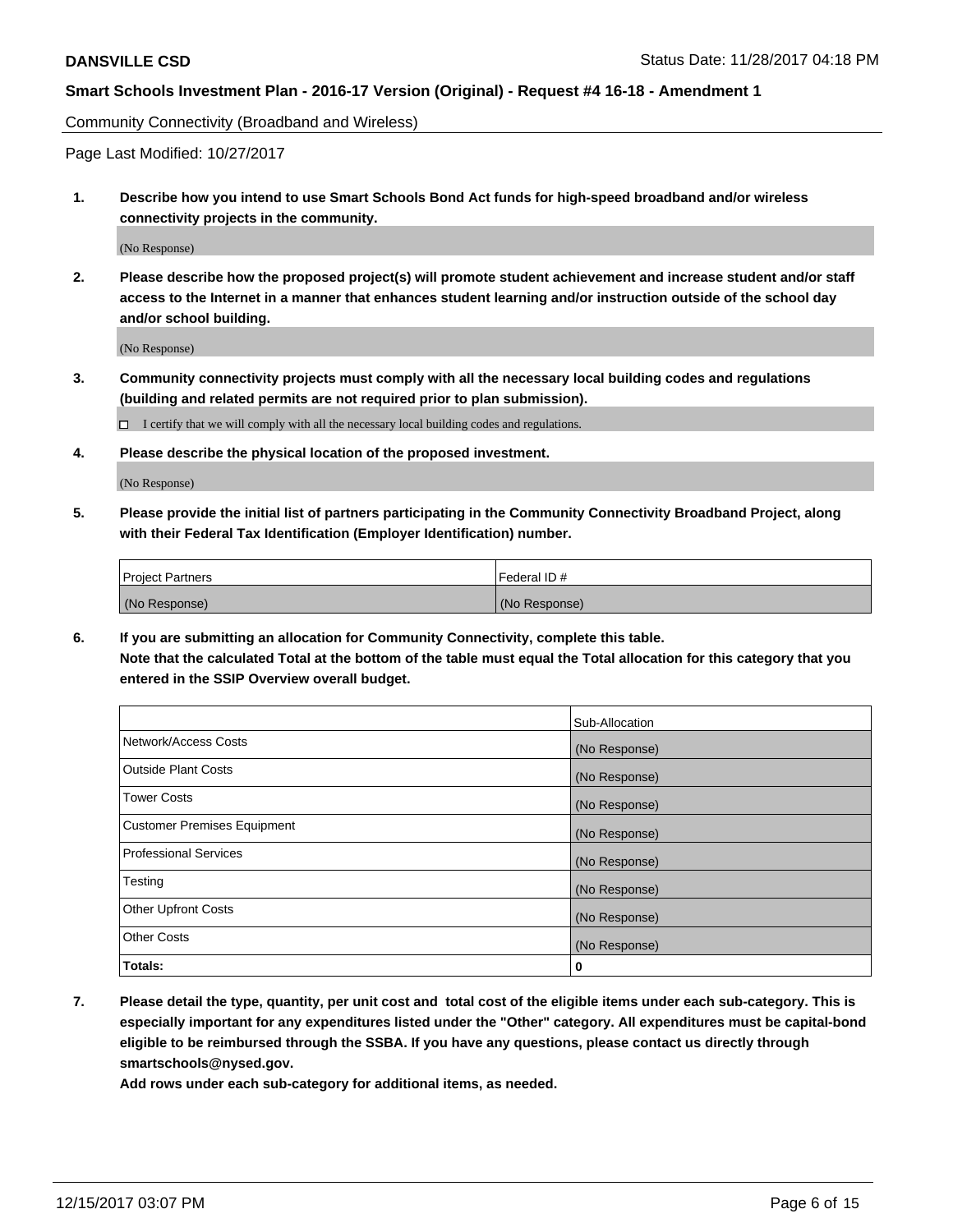Community Connectivity (Broadband and Wireless)

Page Last Modified: 10/27/2017

| Select the allowable expenditure<br>type.<br>Repeat to add another item under | Item to be purchased<br> Quantity |               | Cost per Item | <b>Total Cost</b> |
|-------------------------------------------------------------------------------|-----------------------------------|---------------|---------------|-------------------|
| each type.                                                                    |                                   |               |               |                   |
| (No Response)                                                                 | (No Response)                     | (No Response) | (No Response) | (No Response)     |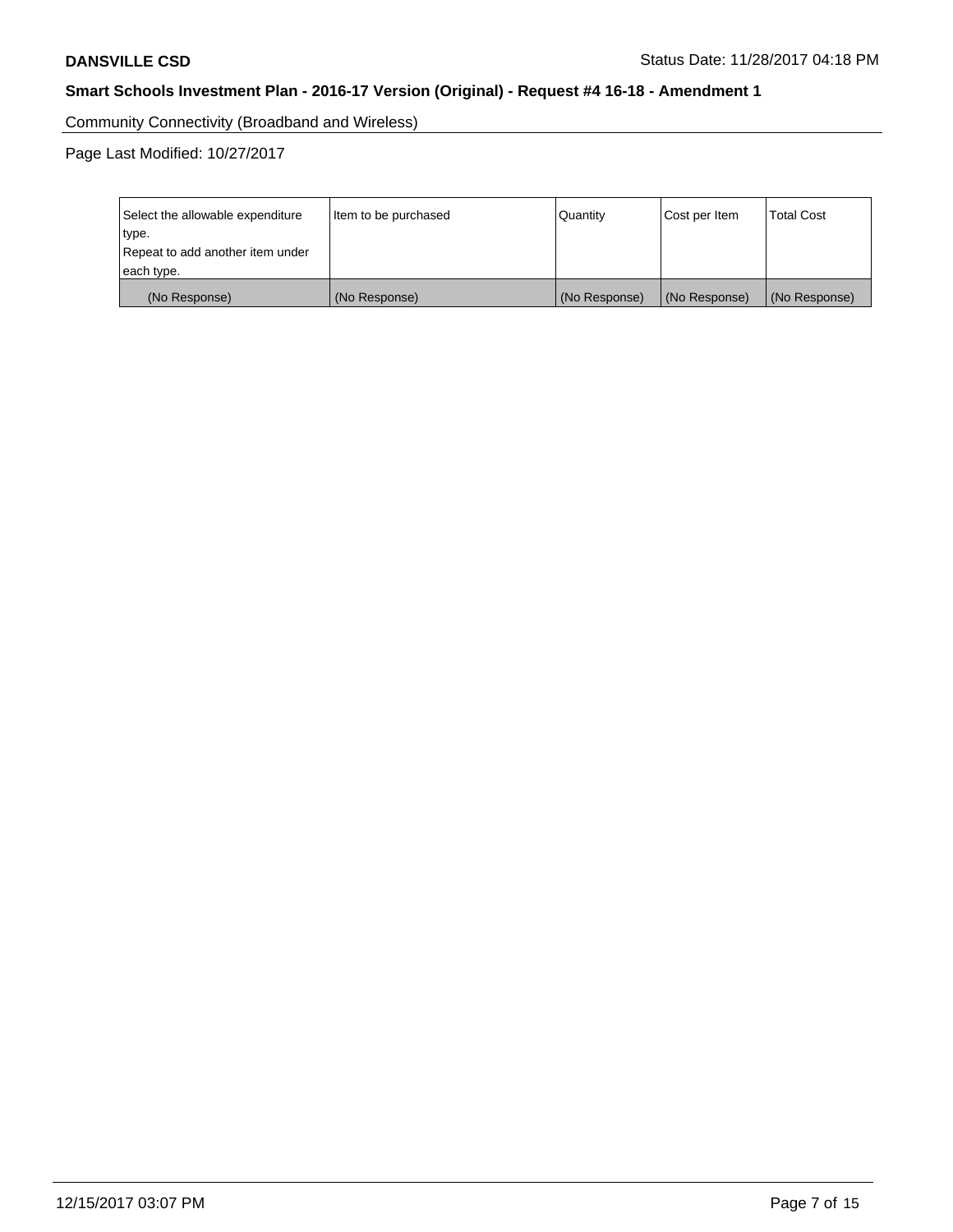.

## **Smart Schools Investment Plan - 2016-17 Version (Original) - Request #4 16-18 - Amendment 1**

### Classroom Learning Technology

Page Last Modified: 11/02/2017

**1. In order for students and faculty to receive the maximum benefit from the technology made available under the Smart Schools Bond Act, their school buildings must possess sufficient connectivity infrastructure to ensure that devices can be used during the school day. Smart Schools Investment Plans must demonstrate that sufficient infrastructure that meets the Federal Communications Commission's 100 Mbps per 1,000 students standard currently exists in the buildings where new devices will be deployed, or is a planned use of a portion of Smart Schools Bond Act funds, or is under development through another funding source.**

**Smart Schools Bond Act funds used for technology infrastructure or classroom technology investments must increase the number of school buildings that meet or exceed the minimum speed standard of 100 Mbps per 1,000 students and staff within 12 months. This standard may be met on either a contracted 24/7 firm service or a "burstable" capability. If the standard is met under the burstable criteria, it must be:**

**1. Specifically codified in a service contract with a provider, and**

**2. Guaranteed to be available to all students and devices as needed, particularly during periods of high demand, such as computer-based testing (CBT) periods.**

**Please describe how your district already meets or is planning to meet this standard within 12 months of plan submission.**

- **1a. If a district believes that it will be impossible to meet this standard within 12 months, it may apply for a waiver of this requirement, as described on the Smart Schools website. The waiver must be filed and approved by SED prior to submitting this survey.**
	- $\Box$  By checking this box, you are certifying that the school district has an approved waiver of this requirement on file with the New York State Education Department.
- **2. Connectivity Speed Calculator (Required)**

|                         | Number of<br>Students | Multiply by<br>100 Kbps | Divide by 1000 Current Speed<br>to Convert to<br>Required<br>Speed in Mb | lin Mb           | Expected<br>Speed to be<br>Attained Within   Required<br>12 Months | <b>Expected Date</b><br><b>When</b><br>Speed Will be<br>Met |
|-------------------------|-----------------------|-------------------------|--------------------------------------------------------------------------|------------------|--------------------------------------------------------------------|-------------------------------------------------------------|
| <b>Calculated Speed</b> | (No<br>Response)      | (No Response)           | l (No<br>Response)                                                       | (No<br>Response) | (No<br>Response)                                                   | (No<br>Response)                                            |

**3. If the district wishes to have students and staff access the Internet from wireless devices within the school building, or in close proximity to it, it must first ensure that it has a robust Wi-Fi network in place that has sufficient bandwidth to meet user demand.**

**Please describe how you have quantified this demand and how you plan to meet this demand.**

(No Response)

**4. All New York State public school districts are required to complete and submit an Instructional Technology Plan survey to the New York State Education Department in compliance with Section 753 of the Education Law and per Part 100.12 of the Commissioner's Regulations.**

**Districts that include educational technology purchases as part of their Smart Schools Investment Plan must have a submitted and approved Instructional Technology Plan survey on file with the New York State Education Department.**

By checking this box, you are certifying that the school district has an approved Instructional Technology Plan survey on file with the New York State Education Department.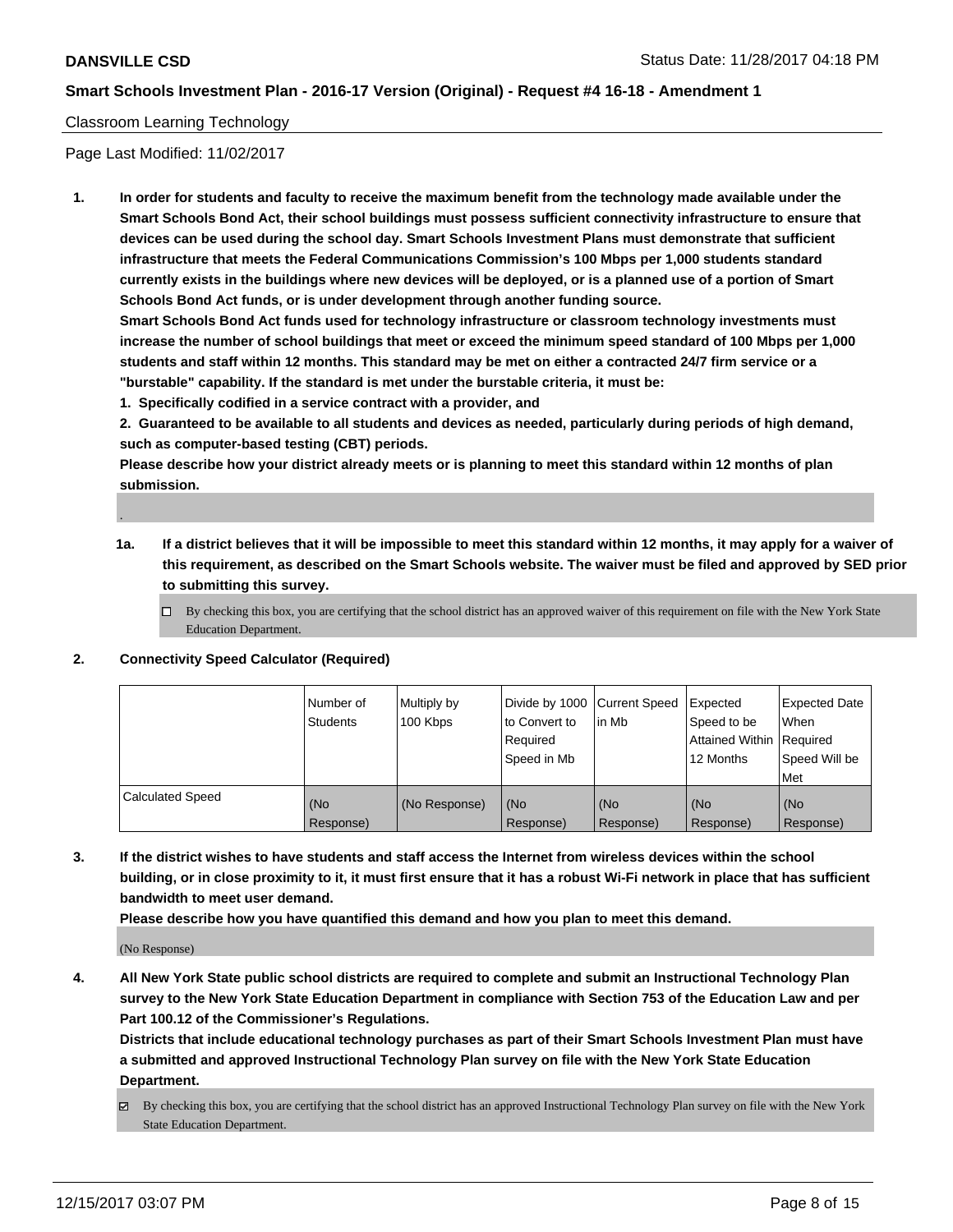### Classroom Learning Technology

Page Last Modified: 11/02/2017

**5. Describe the devices you intend to purchase and their compatibility with existing or planned platforms or systems. Specifically address the adequacy of each facility's electrical, HVAC and other infrastructure necessary to install and support the operation of the planned technology.**

Addition of Drop Ceiling mounts and T-Bar for projectors detailed in Approved SSIP Request 4 for Dansville CSD.

- **6. Describe how the proposed technology purchases will:**
	- **> enhance differentiated instruction;**
	- **> expand student learning inside and outside the classroom;**
	- **> benefit students with disabilities and English language learners; and**
	- **> contribute to the reduction of other learning gaps that have been identified within the district.**

**The expectation is that districts will place a priority on addressing the needs of students who struggle to succeed in a rigorous curriculum. Responses in this section should specifically address this concern and align with the district's Instructional Technology Plan (in particular Question 2 of E. Curriculum and Instruction: "Does the district's instructional technology plan address the needs of students with disabilities to ensure equitable access to instruction, materials and assessments?" and Question 3 of the same section: "Does the district's instructional technology plan address the provision of assistive technology specifically for students with disabilities to ensure access to and participation in the general curriculum?"**

(No Response)

**7. Where appropriate, describe how the proposed technology purchases will enhance ongoing communication with parents and other stakeholders and help the district facilitate technology-based regional partnerships, including distance learning and other efforts.**

(No Response)

**8. Describe the district's plan to provide professional development to ensure that administrators, teachers and staff can employ the technology purchased to enhance instruction successfully.**

**Note: This response should be aligned and expanded upon in accordance with your district's response to Question 1 of F. Professional Development of your Instructional Technology Plan: "Please provide a summary of professional development offered to teachers and staff, for the time period covered by this plan, to support technology to enhance teaching and learning. Please include topics, audience and method of delivery within your summary."**

(No Response)

- **9. Districts must contact the SUNY/CUNY teacher preparation program that supplies the largest number of the district's new teachers to request advice on innovative uses and best practices at the intersection of pedagogy and educational technology.**
	- By checking this box, you certify that you have contacted the SUNY/CUNY teacher preparation program that supplies the largest number of your new teachers to request advice on these issues.
	- **9a. Please enter the name of the SUNY or CUNY Institution that you contacted.**

(No Response)

**9b. Enter the primary Institution phone number.**

(No Response)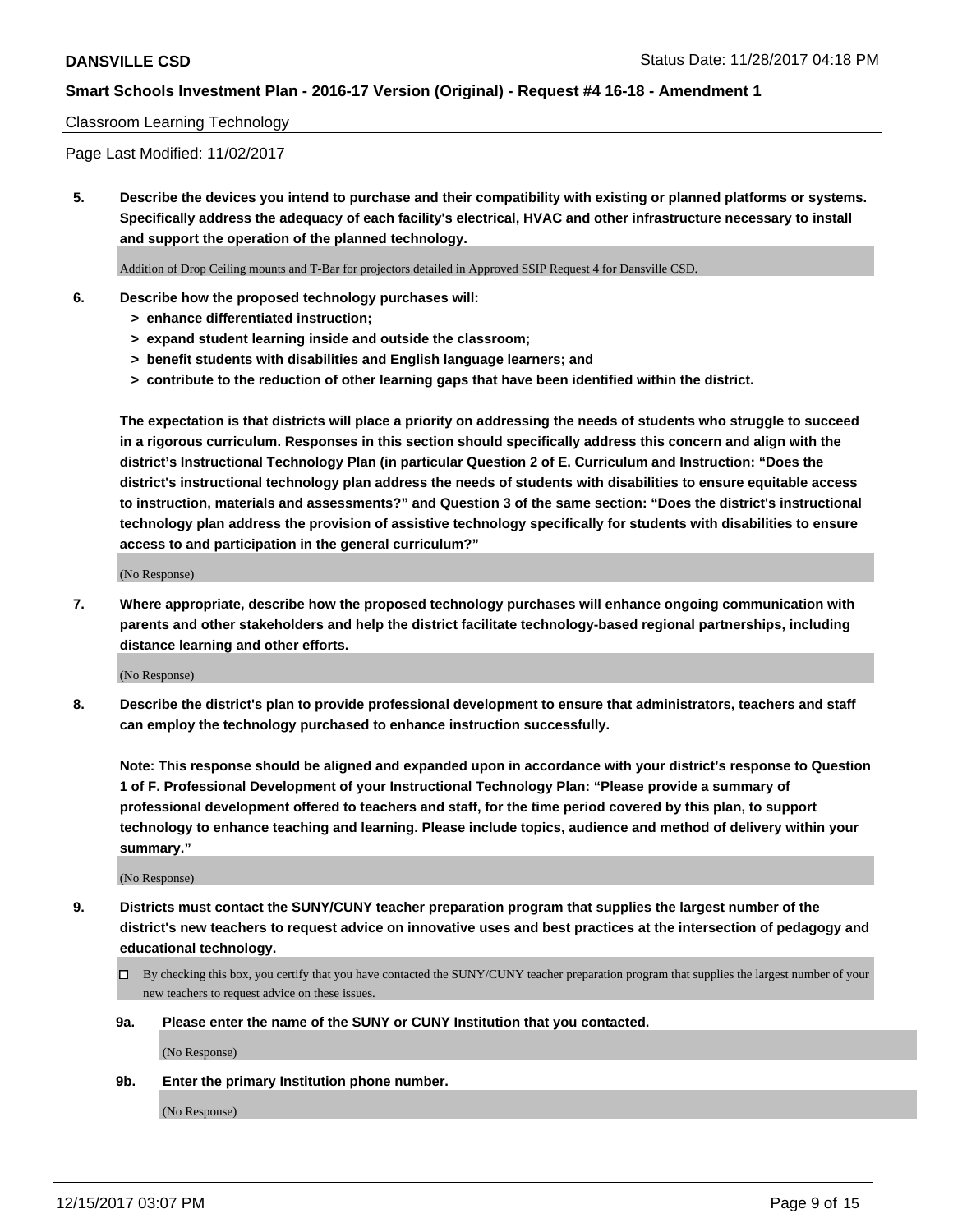Classroom Learning Technology

Page Last Modified: 11/02/2017

**9c. Enter the name of the contact person with whom you consulted and/or will be collaborating with on innovative uses of technology and best practices.**

(No Response)

**10. A district whose Smart Schools Investment Plan proposes the purchase of technology devices and other hardware must account for nonpublic schools in the district.**

**Are there nonpublic schools within your school district?**

Yes

 $\boxtimes$  No

**11. Nonpublic Classroom Technology Loan Calculator**

**The Smart Schools Bond Act provides that any Classroom Learning Technology purchases made using Smart Schools funds shall be lent, upon request, to nonpublic schools in the district. However, no school district shall be required to loan technology in amounts greater than the total obtained and spent on technology pursuant to the Smart Schools Bond Act and the value of such loan may not exceed the total of \$250 multiplied by the nonpublic school enrollment in the base year at the time of enactment.**

**See:**

**http://www.p12.nysed.gov/mgtserv/smart\_schools/docs/Smart\_Schools\_Bond\_Act\_Guidance\_04.27.15\_Final.pdf.**

|                                       | 1. Classroom   | l 2. Public   | 3. Nonpublic | l 4. Sum of | 15. Total Per                                                                                 | 6. Total       |
|---------------------------------------|----------------|---------------|--------------|-------------|-----------------------------------------------------------------------------------------------|----------------|
|                                       | Technology     | Enrollment    | Enrollment   | Public and  | Pupil Sub-                                                                                    | Nonpublic Loan |
|                                       | Sub-allocation | $(2014 - 15)$ | $(2014-15)$  | l Nonpublic | allocation                                                                                    | Amount         |
|                                       |                |               |              | Enrollment  |                                                                                               |                |
| Calculated Nonpublic Loan<br>  Amount |                |               |              |             | (No Response)   (No Response)   (No Response)   (No Response)   (No Response)   (No Response) |                |

**12. To ensure the sustainability of technology purchases made with Smart Schools funds, districts must demonstrate a long-term plan to maintain and replace technology purchases supported by Smart Schools Bond Act funds. This sustainability plan shall demonstrate a district's capacity to support recurring costs of use that are ineligible for Smart Schools Bond Act funding such as device maintenance, technical support, Internet and wireless fees, maintenance of hotspots, staff professional development, building maintenance and the replacement of incidental items. Further, such a sustainability plan shall include a long-term plan for the replacement of purchased devices and equipment at the end of their useful life with other funding sources.**

 $\boxtimes$  By checking this box, you certify that the district has a sustainability plan as described above.

**13. Districts must ensure that devices purchased with Smart Schools Bond funds will be distributed, prepared for use, maintained and supported appropriately. Districts must maintain detailed device inventories in accordance with generally accepted accounting principles.**

By checking this box, you certify that the district has a distribution and inventory management plan and system in place.

**14. If you are submitting an allocation for Classroom Learning Technology complete this table. Note that the calculated Total at the bottom of the table must equal the Total allocation for this category that you entered in the SSIP Overview overall budget.**

|                         | Sub-Allocation |
|-------------------------|----------------|
| Interactive Whiteboards | (No Response)  |
| Computer Servers        | (No Response)  |
| Desktop Computers       | (No Response)  |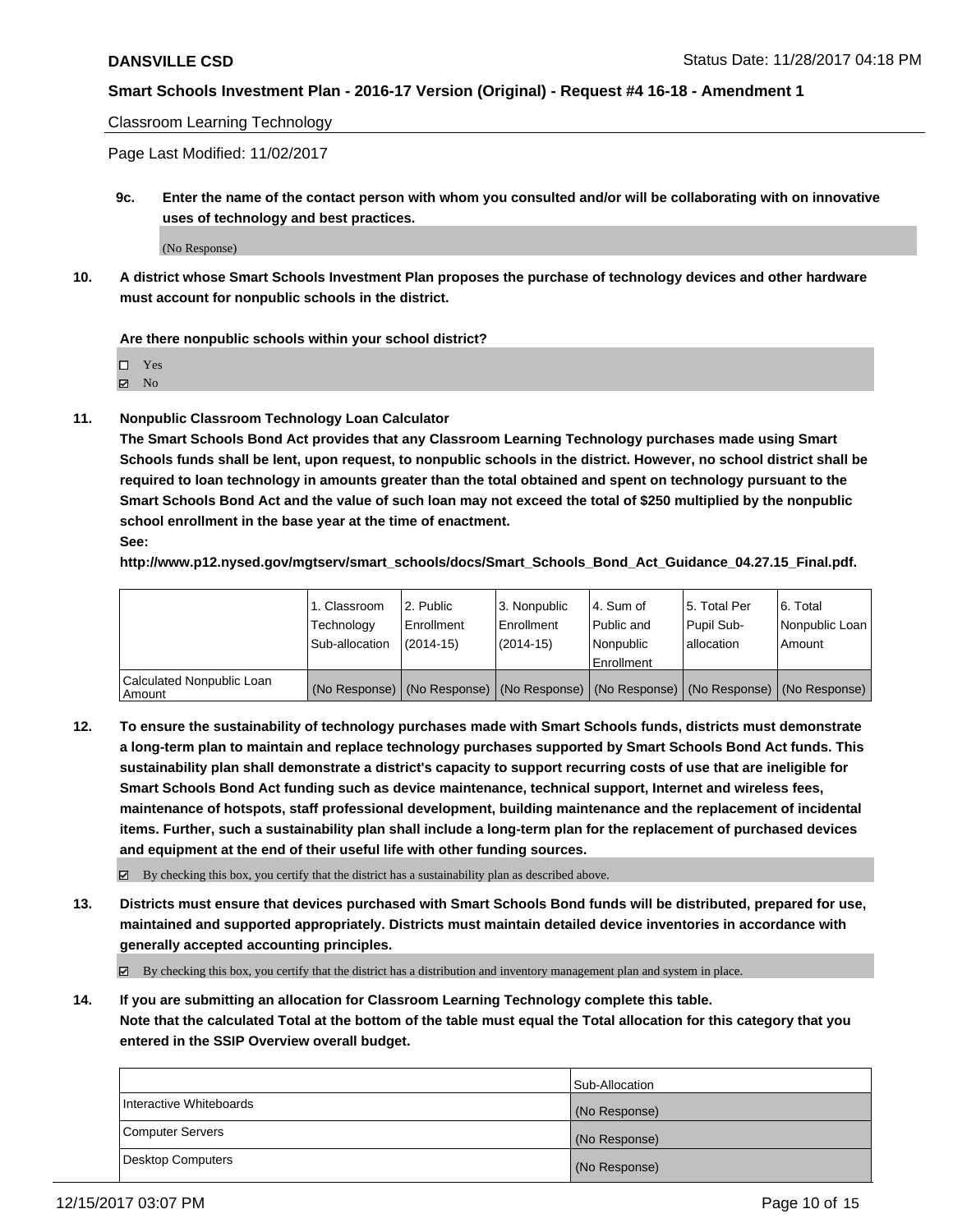### Classroom Learning Technology

Page Last Modified: 11/02/2017

|                         | Sub-Allocation |
|-------------------------|----------------|
| Laptop Computers        | (No Response)  |
| <b>Tablet Computers</b> | (No Response)  |
| Other Costs             | 2,575          |
| Totals:                 | 2,575          |

**15. Please detail the type, quantity, per unit cost and total cost of the eligible items under each sub-category. This is especially important for any expenditures listed under the "Other" category. All expenditures must be capital-bond eligible to be reimbursed through the SSBA. If you have any questions, please contact us directly through smartschools@nysed.gov.**

**Please specify in the "Item to be Purchased" field which specific expenditures and items are planned to meet the district's nonpublic loan requirement, if applicable.**

**NOTE: Wireless Access Points that will be loaned/purchased for nonpublic schools should ONLY be included in this category, not under School Connectivity, where public school districts would list them. Add rows under each sub-category for additional items, as needed.**

| Select the allowable expenditure                   | I Item to be Purchased             | Quantity | Cost per Item  | <b>Total Cost</b> |
|----------------------------------------------------|------------------------------------|----------|----------------|-------------------|
| type.                                              |                                    |          |                |                   |
| Repeat to add another item under                   |                                    |          |                |                   |
| each type.                                         |                                    |          |                |                   |
| Drop Ceiling Projector Mount<br><b>Other Costs</b> |                                    | 25       | l 99           | 2,475             |
| <b>Other Costs</b>                                 | Drop Ceiling Projector Mount T-Bar | 25       | $\overline{4}$ | 100               |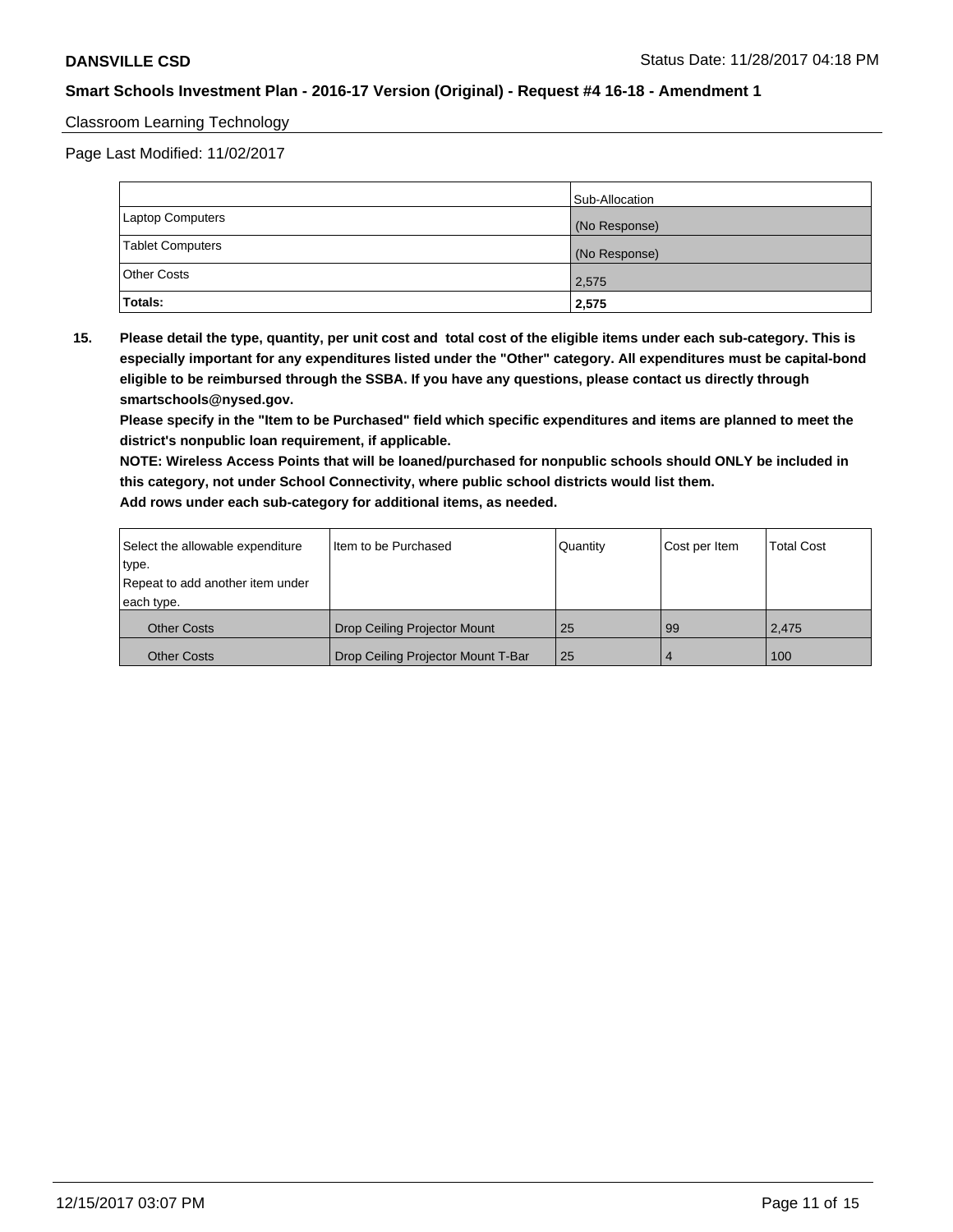#### Pre-Kindergarten Classrooms

Page Last Modified: 10/27/2017

**1. Provide information regarding how and where the district is currently serving pre-kindergarten students and justify the need for additional space with enrollment projections over 3 years.**

(No Response)

- **2. Describe the district's plan to construct, enhance or modernize education facilities to accommodate prekindergarten programs. Such plans must include:**
	- **Specific descriptions of what the district intends to do to each space;**
	- **An affirmation that pre-kindergarten classrooms will contain a minimum of 900 square feet per classroom;**
	- **The number of classrooms involved;**
	- **The approximate construction costs per classroom; and**

**- Confirmation that the space is district-owned or has a long-term lease that exceeds the probable useful life of the improvements.**

(No Response)

**3. Smart Schools Bond Act funds may only be used for capital construction costs. Describe the type and amount of additional funds that will be required to support ineligible ongoing costs (e.g. instruction, supplies) associated with any additional pre-kindergarten classrooms that the district plans to add.**

(No Response)

**4. All plans and specifications for the erection, repair, enlargement or remodeling of school buildings in any public school district in the State must be reviewed and approved by the Commissioner. Districts that plan capital projects using their Smart Schools Bond Act funds will undergo a Preliminary Review Process by the Office of Facilities Planning.**

**Please indicate on a separate row each project number given to you by the Office of Facilities Planning.**

| Project Number |  |
|----------------|--|
| (No Response)  |  |

**5. If you have made an allocation for Pre-Kindergarten Classrooms, complete this table.**

**Note that the calculated Total at the bottom of the table must equal the Total allocation for this category that you entered in the SSIP Overview overall budget.**

|                                          | Sub-Allocation |
|------------------------------------------|----------------|
| Construct Pre-K Classrooms               | (No Response)  |
| Enhance/Modernize Educational Facilities | (No Response)  |
| <b>Other Costs</b>                       | (No Response)  |
| <b>Totals:</b>                           | 0              |

**6. Please detail the type, quantity, per unit cost and total cost of the eligible items under each sub-category. This is especially important for any expenditures listed under the "Other" category. All expenditures must be capital-bond eligible to be reimbursed through the SSBA. If you have any questions, please contact us directly through smartschools@nysed.gov.**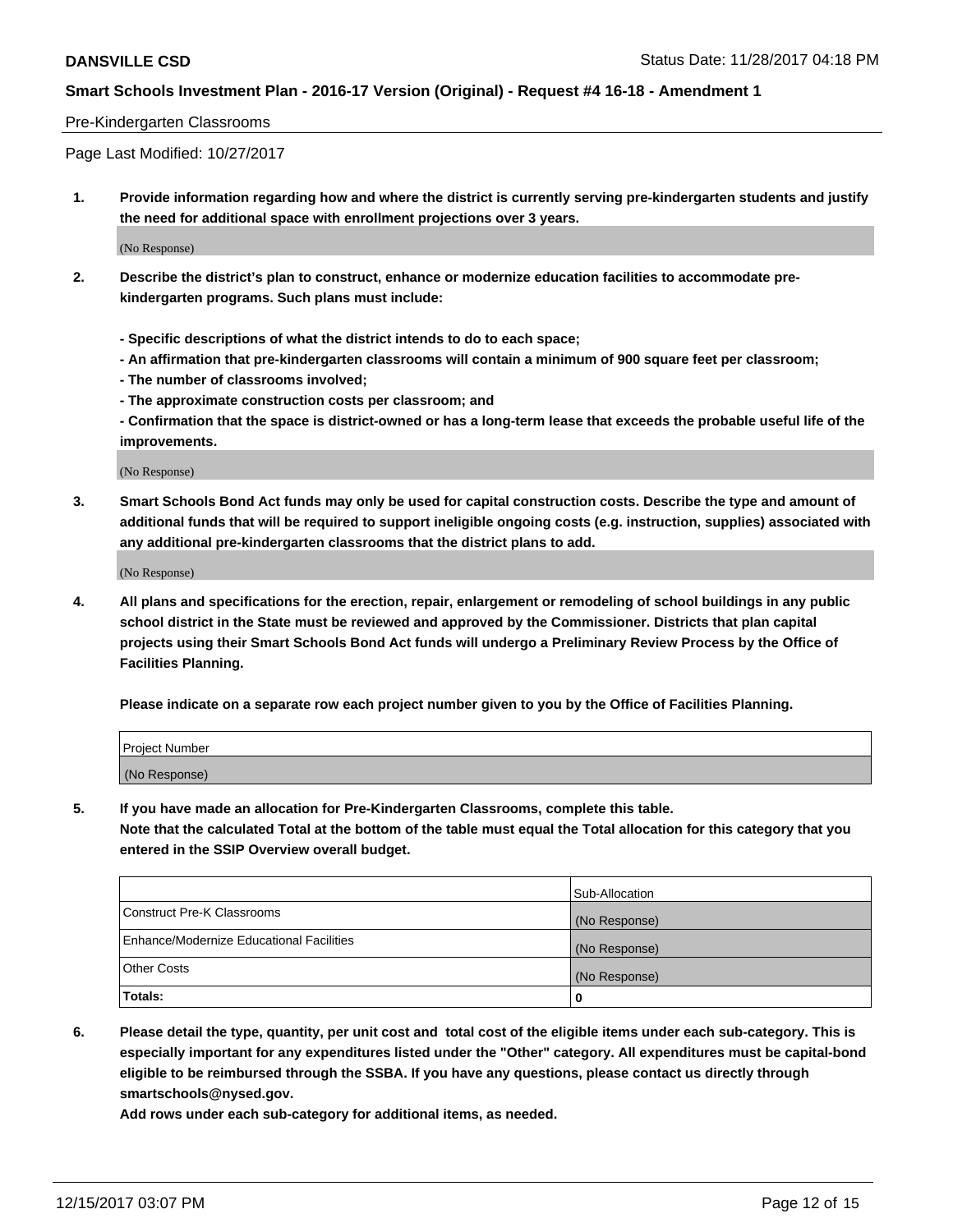# Pre-Kindergarten Classrooms

Page Last Modified: 10/27/2017

| Select the allowable expenditure | Item to be purchased | Quantity      | Cost per Item | <b>Total Cost</b> |
|----------------------------------|----------------------|---------------|---------------|-------------------|
| type.                            |                      |               |               |                   |
| Repeat to add another item under |                      |               |               |                   |
| each type.                       |                      |               |               |                   |
| (No Response)                    | (No Response)        | (No Response) | (No Response) | (No Response)     |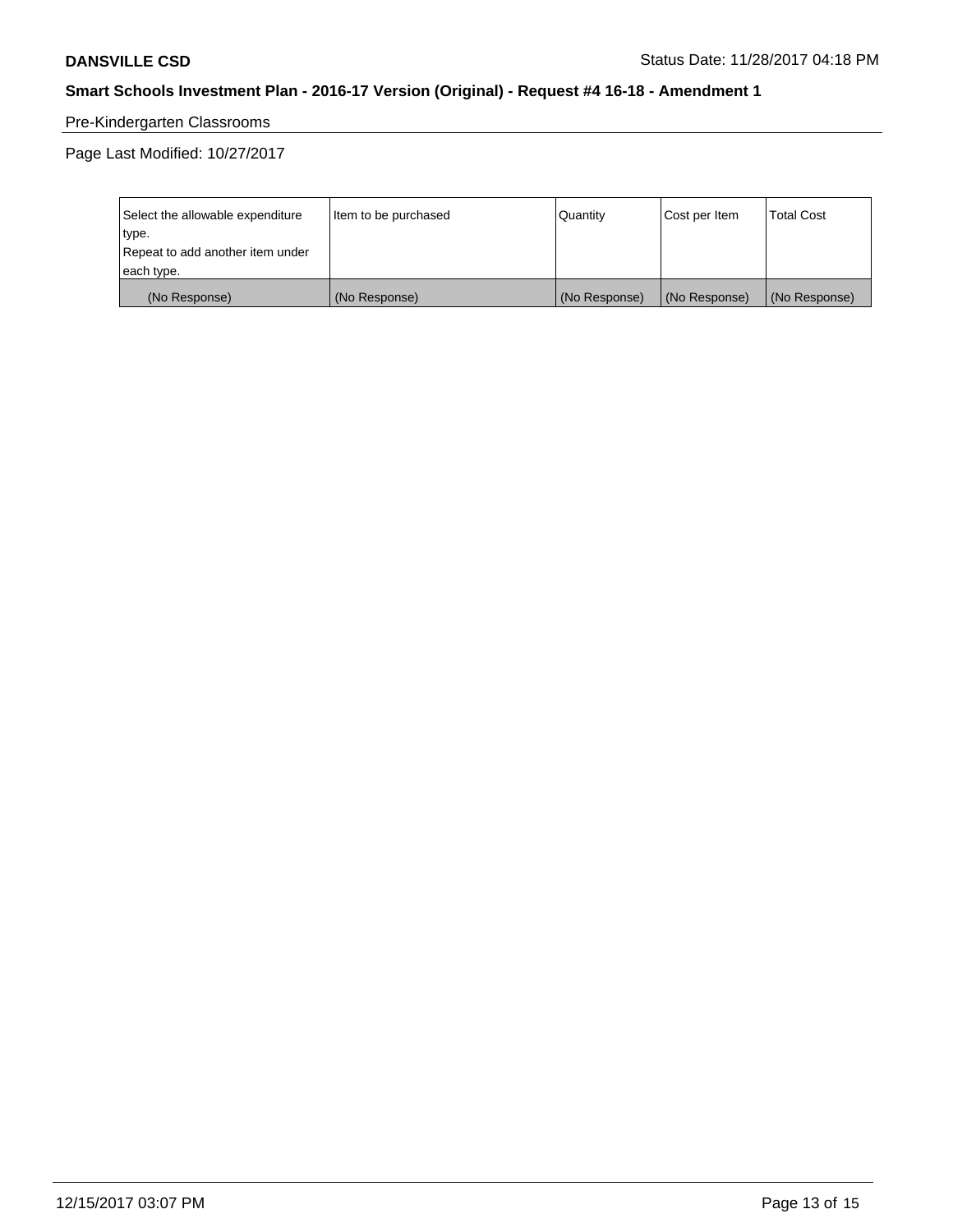#### Replace Transportable Classrooms

Page Last Modified: 10/27/2017

**1. Describe the district's plan to construct, enhance or modernize education facilities to provide high-quality instructional space by replacing transportable classrooms.**

(No Response)

**2. All plans and specifications for the erection, repair, enlargement or remodeling of school buildings in any public school district in the State must be reviewed and approved by the Commissioner. Districts that plan capital projects using their Smart Schools Bond Act funds will undergo a Preliminary Review Process by the Office of Facilities Planning.**

**Please indicate on a separate row each project number given to you by the Office of Facilities Planning.**

| <b>Project Number</b> |  |
|-----------------------|--|
| (No Response)         |  |

**3. For large projects that seek to blend Smart Schools Bond Act dollars with other funds, please note that Smart Schools Bond Act funds can be allocated on a pro rata basis depending on the number of new classrooms built that directly replace transportable classroom units.**

**If a district seeks to blend Smart Schools Bond Act dollars with other funds describe below what other funds are being used and what portion of the money will be Smart Schools Bond Act funds.**

(No Response)

**4. If you have made an allocation for Replace Transportable Classrooms, complete this table. Note that the calculated Total at the bottom of the table must equal the Total allocation for this category that you entered in the SSIP Overview overall budget.**

|                                                | Sub-Allocation |
|------------------------------------------------|----------------|
| Construct New Instructional Space              | (No Response)  |
| Enhance/Modernize Existing Instructional Space | (No Response)  |
| <b>Other Costs</b>                             | (No Response)  |
| Totals:                                        | 0              |

**5. Please detail the type, quantity, per unit cost and total cost of the eligible items under each sub-category. This is especially important for any expenditures listed under the "Other" category. All expenditures must be capital-bond eligible to be reimbursed through the SSBA. If you have any questions, please contact us directly through smartschools@nysed.gov.**

| Select the allowable expenditure | Item to be purchased | Quantity      | Cost per Item | <b>Total Cost</b> |
|----------------------------------|----------------------|---------------|---------------|-------------------|
| type.                            |                      |               |               |                   |
| Repeat to add another item under |                      |               |               |                   |
| each type.                       |                      |               |               |                   |
| (No Response)                    | (No Response)        | (No Response) | (No Response) | (No Response)     |